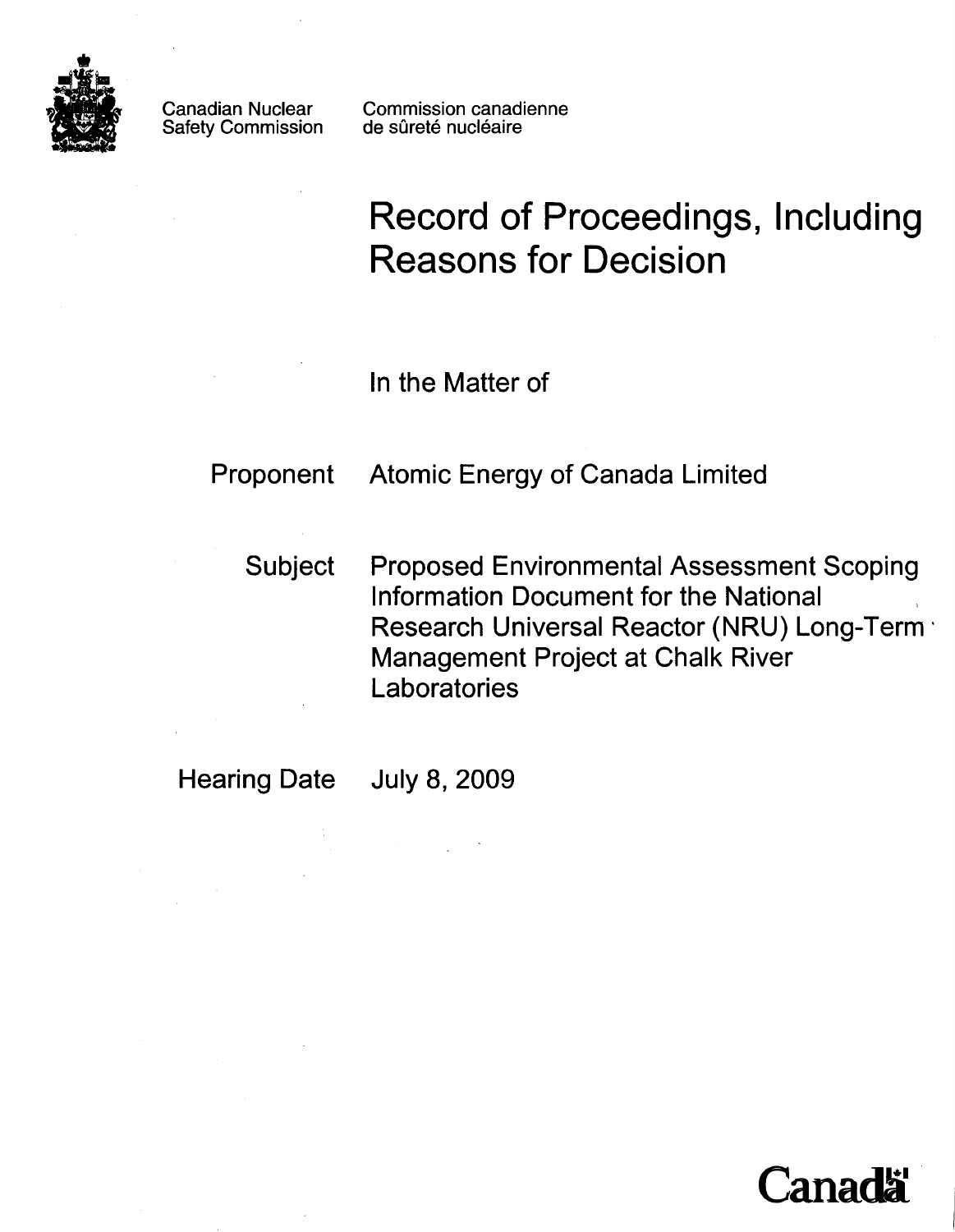# **RECORD OF PROCEEDINGS**

| Proponent:                                | Atomic Energy of Canada Limited                                                                                                                                                    |
|-------------------------------------------|------------------------------------------------------------------------------------------------------------------------------------------------------------------------------------|
| Address/Location:                         | Chalk River Laboratories, Chalk River, Ontario, K0J 1J10                                                                                                                           |
| Purpose:                                  | Proposed Environmental Assessment Scoping Information<br>Document for the National Research Universal Reactor<br>(NRU) Long-Term Management Project at Chalk River<br>Laboratories |
| Date of hearing:                          | July 8, 2009                                                                                                                                                                       |
| Location:                                 | Canadian Nuclear Safety Commission (CNSC) Public<br>Hearing Room, 280 Slater St., 14th. Floor, Ottawa, Ontario                                                                     |
| Members present:                          | M. Binder, Chair                                                                                                                                                                   |
| Secretary:<br><b>Recording Secretary:</b> | K. McGee<br>P. Reinhardt                                                                                                                                                           |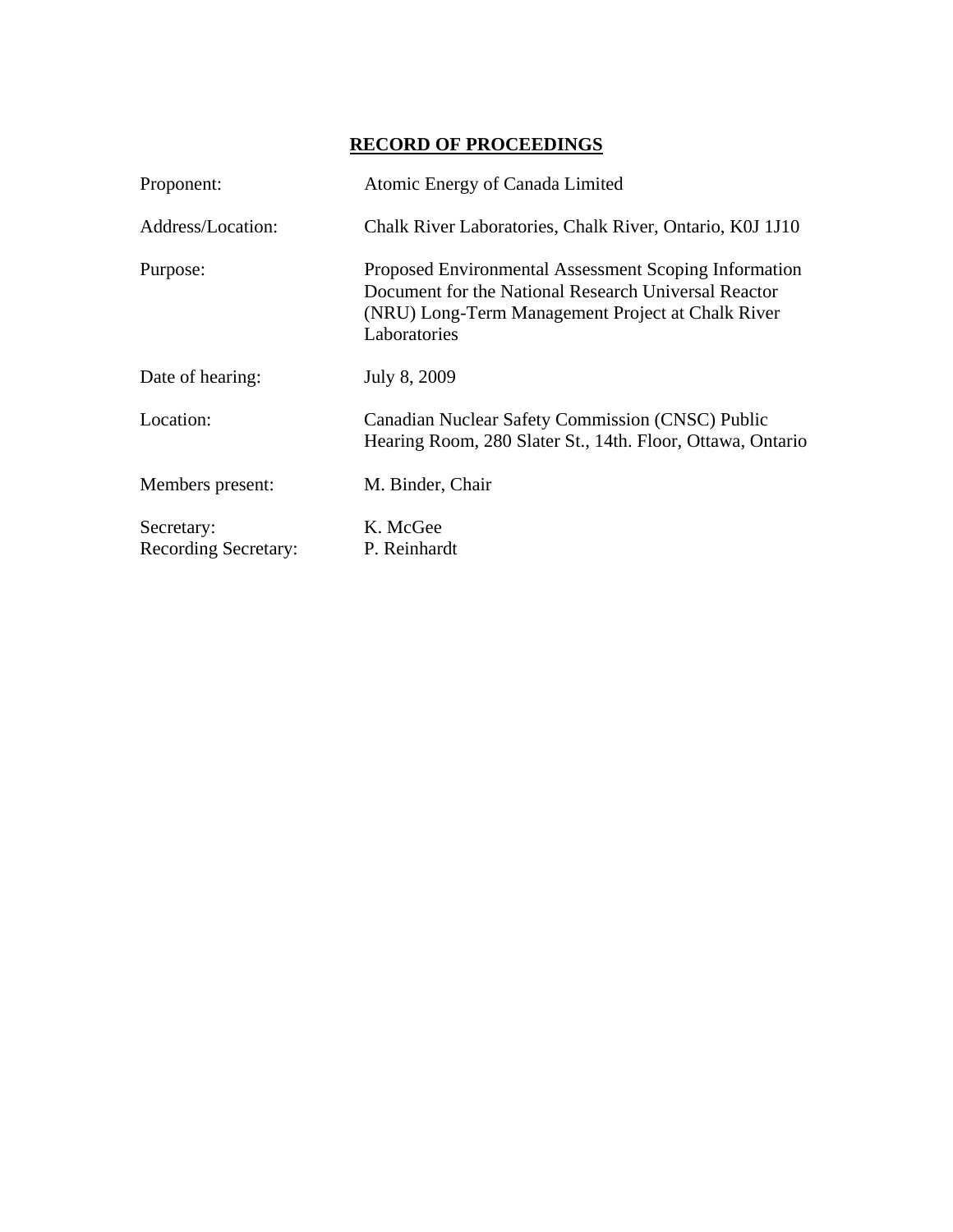# **Table of Contents**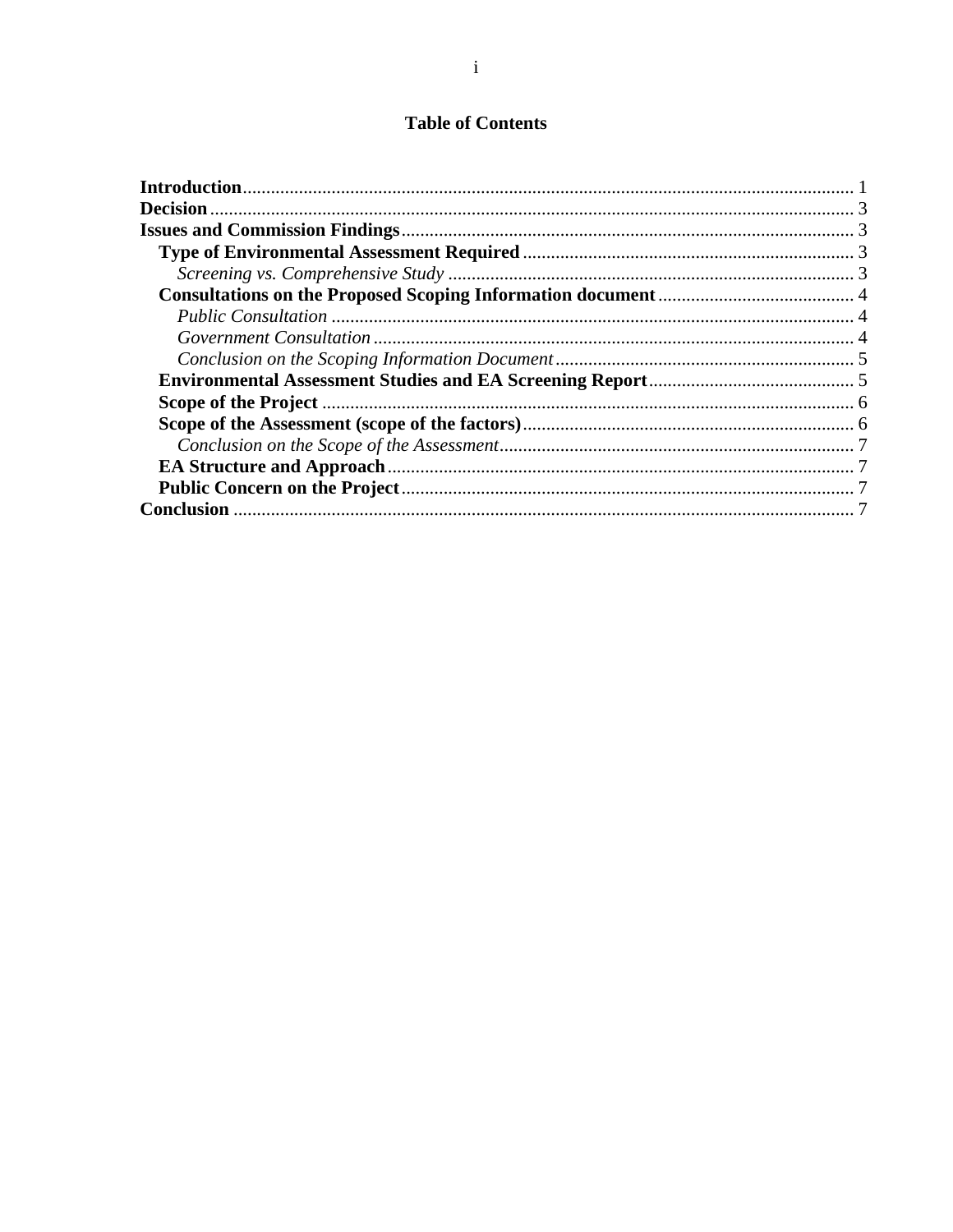## **Introduction**

- <span id="page-3-0"></span>1. Atomic Energy of Canada Limited (AECL) has notified, on March 27, 2009, the Canadian Nuclear Safety Commission<sup>[1](#page-3-1)</sup> (CNSC) of its intention to undertake a variety of projects surrounding the long-term management of the National Research Universal Reactor (NRU) at Chalk River Laboratories, Ontario. A revised project description was submitted to the CNSC on June 29, 2009.
- 2. AECL is presently conducting, in addition to current assessment and repairs of the NRU Reactor, an Integrated Safety Review (ISR) of the NRU to support the licence renewal and continued operation of the reactor to 2021. The proposed project may include, if required, refurbishment, upgrading or replacement of any major components to ensure the NRU operation until that date.
- 3. AECL's proposal includes modifications to existing facilities and installation of new supporting infrastructure:
	- NRU Reactor Building Rod Bay encapsulation;
	- Replacement of Moly Production Facility (MPF) Ventilation System;
	- Connection of MPF to the Active Drain System;
	- Light Water Detritiation Facility(LWDF);
	- Fissile Waste Storage System (FWSS);
	- Waste management infrastructure for large items generated by future refurbishment, upgrading of replacement of components recommended by the ISR; and
	- NRU Reactor Operations to 2021.
- 4. Before the Commission is able to make licensing decisions in respect of the proposed project, pursuant to the *Nuclear Safety and Control Act*<sup>[2](#page-3-2)</sup> (NSCA), it must make a decision on an environmental assessment (EA) of the proposal in accordance with the requirements of the *Canadian Environmental Assessment Act*[3](#page-3-3) (CEAA). The Commission is the sole Responsible Authority for the  $EA<sup>4</sup>$  $EA<sup>4</sup>$  $EA<sup>4</sup>$ .

 $\overline{a}$ 

<span id="page-3-1"></span><sup>&</sup>lt;sup>1</sup> The *Canadian Nuclear Safety Commission* is referred to as the "CNSC" when referring to the

<span id="page-3-2"></span>organization and its staff in general, and as the "Commission" when referring to the tribunal component.  $2$  S.C. 1997, c. 9.

 $3$  S.C. 1992, c.37.

<span id="page-3-4"></span><span id="page-3-3"></span> $4$  Responsible Authority in relation to an EA is determined in accordance with subsection 11(1) of the CEAA.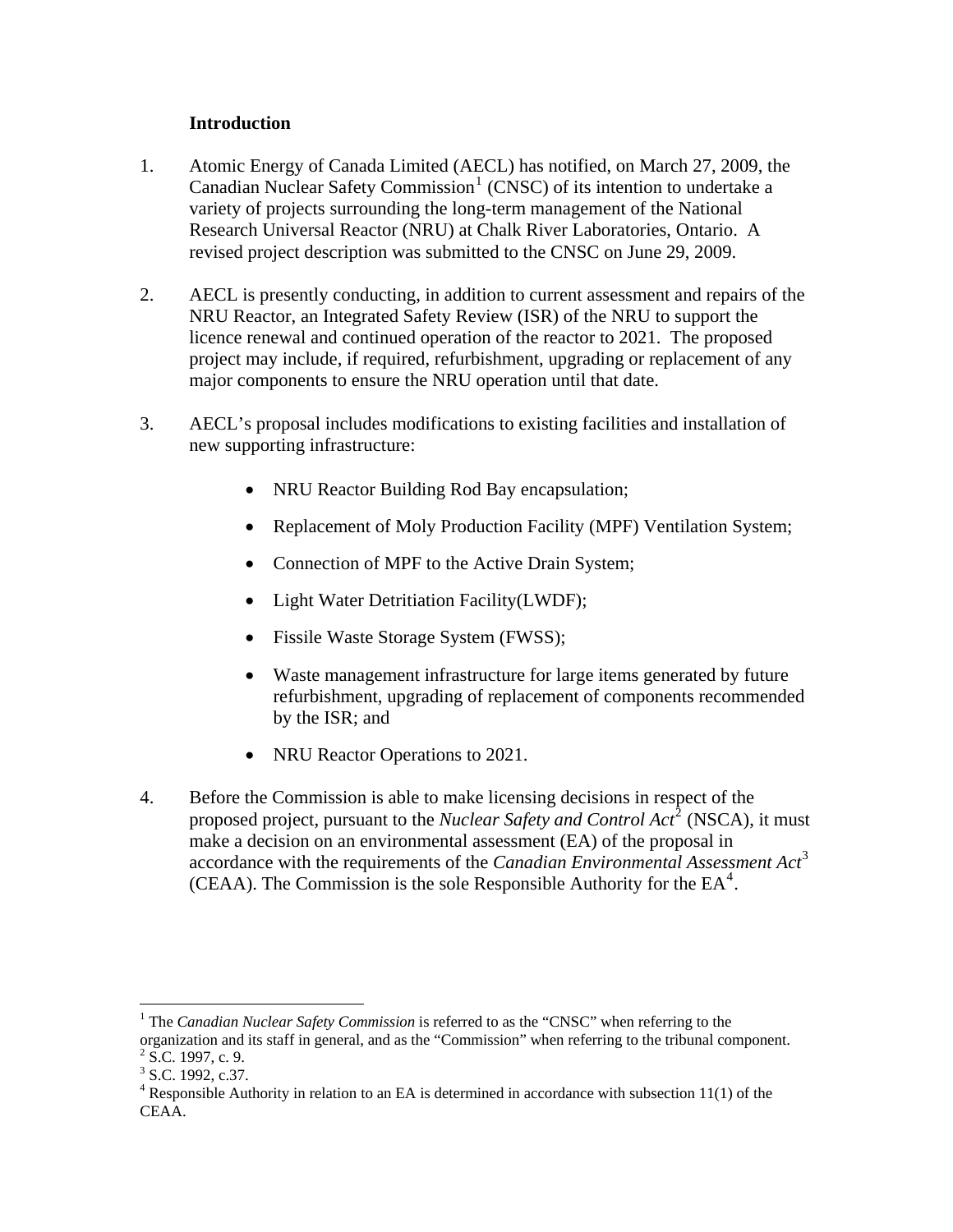5. As a responsible authority under the CEAA, the Commission must first determine the *scope of the project* and the *scope of the assessment for the project*. To assist the Commission in this regard, CNSC staff prepared a draft Environmental Assessment Scoping Information Document (EASID) (formerly called EA Guidelines) in consultation with other government departments. The draft EASID [*Proposed Scoping Information for the Proposal by Atomic Energy of Canada Limited for the National Research Universal Reactor Long-Term Management Project at Chalk River Laboratories, Ontario]* contains draft statements of scope for the approval of the Commission. The draft EASID also contains recommendations and instructions for the approach to be used in completing the EA, including the conduct of public and stakeholder consultations. The draft EASID is presented in CNSC staff document CMD 09-H117.

#### Issues

- 6. In considering the EA Guidelines, the Commission was required to decide, pursuant to subsections 15(1) and 16(3) of the CEAA respectively:
	- a) the *scope of the project* for which the EA is to be conducted; and
	- b) the *scope of the factors* to be taken into consideration in the conduct of the EA.
- 7. The Commission also considered whether it would, at this time, recommend to the federal Minister of the Environment, pursuant to section 25 of the CEAA, to refer the project to a mediator or a review panel.
- 8. The Commission considered whether it would, pursuant to subsection 17(1) of the CEAA, delegate the conduct of technical support studies to AECL and the writing of the technical Report to CNSC staff or the proponent.
- 9. Furthermore, the Commission undertook to decide whether or not it will consider the completed EA Screening Report (Screening Report) in a public hearing or in a closed session.

#### Public Hearing

- 10. Pursuant to section 22 of the NSCA, the President of the Commission established a Panel of the Commission to hear this matter.
- 11. In making its decision, the Commission considered information presented for a hearing held on July 8, 2009 in Ottawa, Ontario. The hearing was conducted in accordance with the Commission's process for determining matters under the CEAA. During the hearing, the Commission received written submissions from CNSC staff (CMD 09-H117) and AECL (CMD 09-H117.1).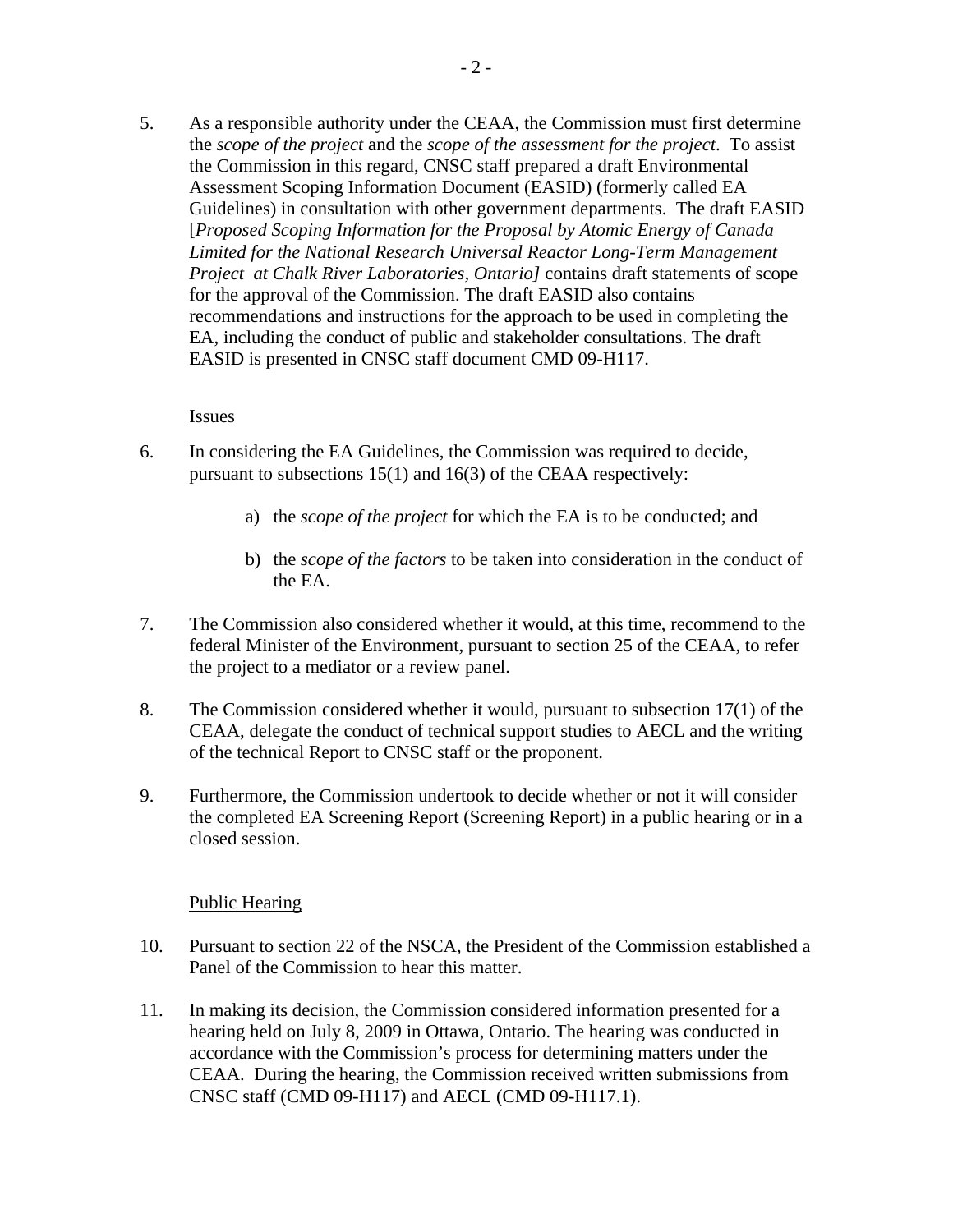## **Decision**

<span id="page-5-0"></span>12. Based on its consideration of the matter, as described in more detail in the following sections of this *Record of Proceedings*,

> the Canadian Nuclear Safety Commission, pursuant to sections 15 and 16 of the CEAA, approves the Proposed Environmental Assessment Scoping Information Document *[Proposed Scoping Information for the Proposal by Atomic Energy of Canada Limited for the National Research Universal Reactor Long-Term Management Project at Chalk River Laboratories, Ontario].*

- 13. The Commission decides that it will not, at this time, refer the project to the federal Minister of the Environment for his referral to a mediator or review panel. The Commission notes that it may make such a referral at any time during the course of the EA process if warranted.
- 14. The Commission decides that it will delegate the conduct of technical support studies and the preparation of the Environmental Impact Statement report to the proponent, AECL.
- 15. Finally, the Commission decides that it will consider the completed EA Screening Report in the context of a closed session of the Commission, unless circumstances or findings warrant the matter being considered at a public hearing of the Commission.

# **Issues and Commission Findings**

# **Type of Environmental Assessment Required**

*Screening vs. Comprehensive Study* 

- 16. The proposed project is not of a type identified in section 19 of the *Comprehensive Study List Regulations*<sup>[5](#page-5-1)</sup>. Therefore, pursuant to subsection 18(1) of the CEAA, the CNSC is required to ensure that a screening EA of the project is performed and a Screening Report prepared before a licensing decision to allow the project to proceed in whole or in part can be made by the Commission under the NSCA.
- 17. Based on information included in CNSC staff's submission, there is no, at this point in time, potential significant environmental effects or public concern associated with the project that would warrant having the project referred to a mediator or a review panel. The Commission concludes that, pursuant to the CEAA, a screening EA of the project is satisfactory.

 $\overline{a}$ 

<span id="page-5-1"></span> $5$  S.O.R./94-638.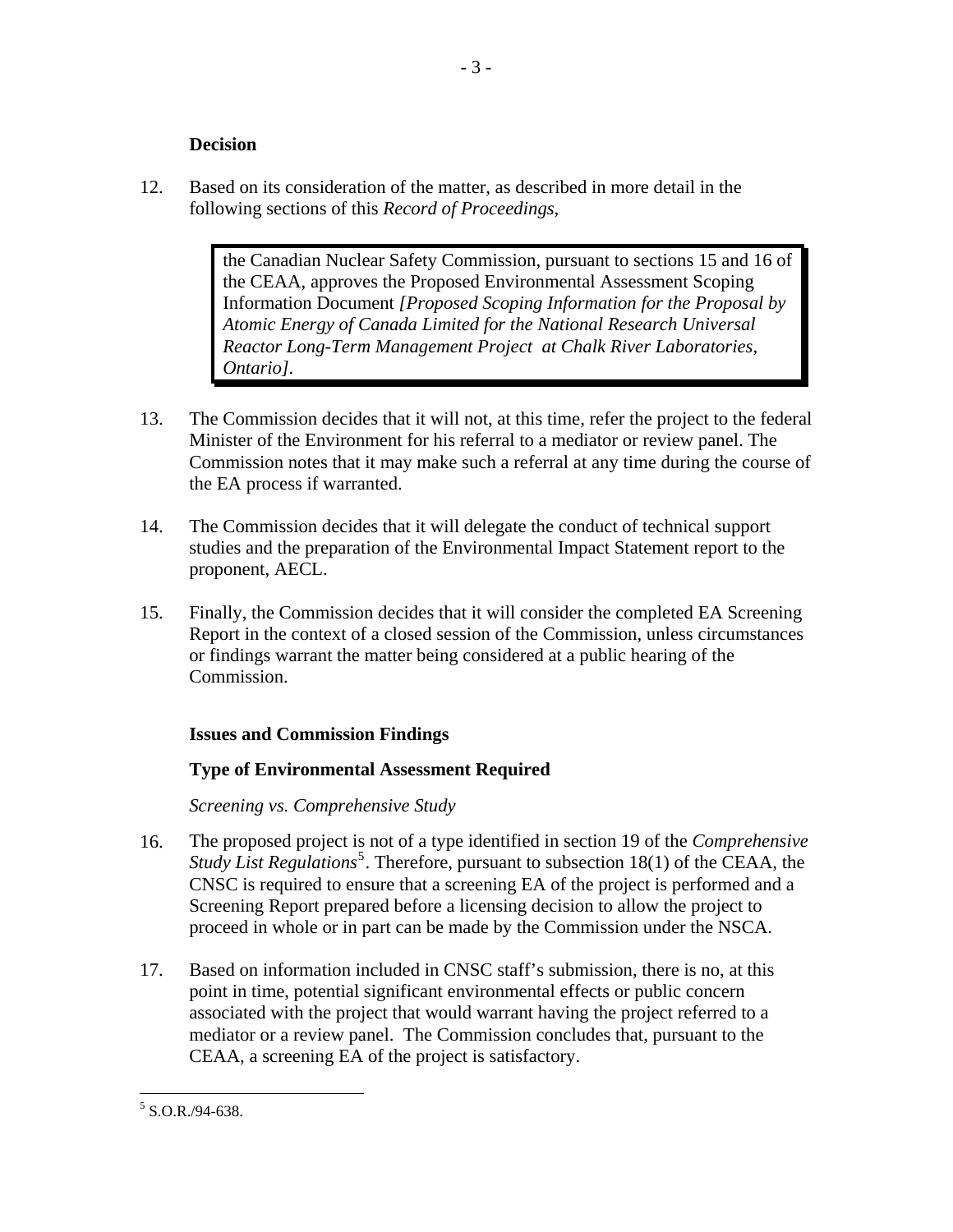## **Consultations on the Proposed Scoping Information document**

<span id="page-6-0"></span>18. As part of its review of the adequacy of the EASID and, in particular, to assess the level of public concern about the project, the Commission took into account the views of the public and other stakeholders. In this regard, the Commission considered whether the consultations carried out thus far by CNSC staff and the proponent provided the public and other stakeholders with adequate opportunity to become informed and express their views about the EA.

## *Public Consultation*

- 19. CNSC staff reported that a public registry was established for this environmental assessment, as required by section 55 of the CEAA, and identified in the Canadian Environmental Assessment Registry (CEAR) with the following number: 09-01- 46668. Based on the public participation criteria and rationale provided in Appendix A of the Scoping Information Document, AECL's proposal was determined to require a 'Low level' of public participation. Public participation will be conducted by CNSC using the following activities:
	- Posting the notice of commencement of the EA on both Web sites, CNSC and the CEAR within two weeks of a determination;
	- Posting of a notice of the availability of the Scoping Information Document, for information only; and
	- Posting of the availability of the Draft Screening Report and allowance of a 20-day review and public comment period, anticipated for June 2010.

#### *Government Consultation*

20. CNSC staff reported that, in accordance with the CEAA *Regulations Respecting the Coordination by Federal Authorities of Environmental Assessment Procedures*  and Requirements<sup>[6](#page-6-1)</sup>, CNSC staff started to consult on the draft Scoping Information Document, and will continue to consult during the course of the EA, with the relevant Federal Authorities: Health Canada, Fisheries and Oceans Canada, Natural Resources Canada and Environment Canada. A federal review of the Scoping Information Document went on from June 15 until June 30, 2009 and all comments received were addressed accordingly.

 $\overline{a}$ 

<span id="page-6-1"></span> $6$  S.O.R./97-181.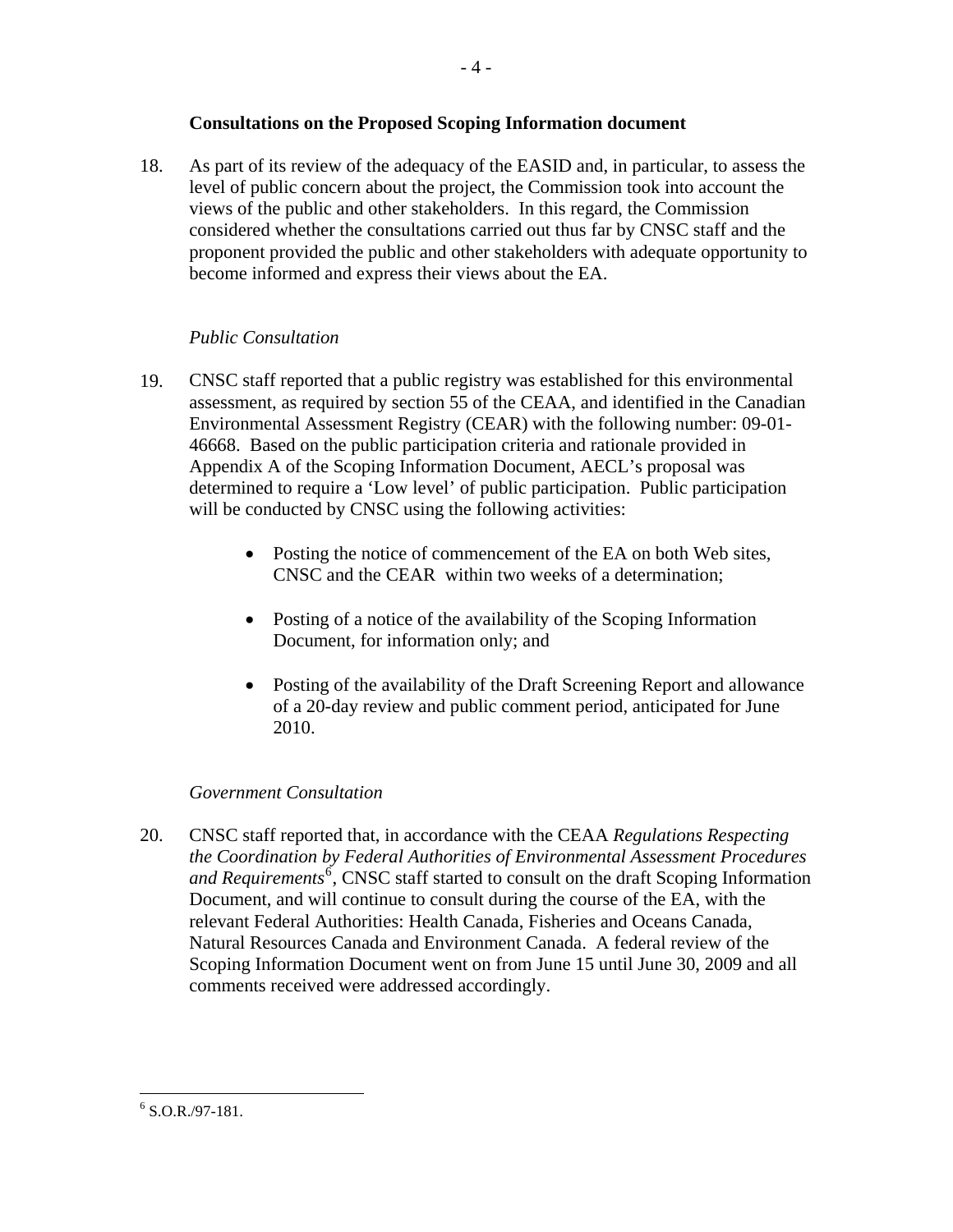<span id="page-7-0"></span>21. CNSC staff stated that the Ontario Ministry of the Environment (OMOE) and the Ontario Ministry of Natural Resources were also consulted and confirmed that the Ontario *Environmental Assessment Act*[7](#page-7-1) did not apply to the proposed project.

- 5 -

22. CNSC staff reported that it will engage with any interested Aboriginal group to share information and address concerns in relation to AECL proposed project. The following Aboriginal groups and entities were identified and provided project specific information: Algonquins of Pikwàkanagàn, Ottawa Regional Métis Council and Algonquin Consultation Office. No special interest for the project was raised.

# *Conclusion on the Scoping Information Document*

23. The Commission is satisfied of the adequacy of the consultation during the preparation of the draft Scoping Information Document**.** 

# **Environmental Assessment Studies and EA Screening Report**

- 24. The Commission determines the process to be followed for the EA Screening Report, including if the EA studies would be delegated to AECL and if the Screening Report would be reviewed in the context of a public hearing or a closed session of the Commission.
- 25. CNSC staff recommended that, pursuant to Subsection 17(1) of the CEAA, the technical studies required by CEAA be delegated to AECL. AECL will be provided with the scoping information document to carry out the environmental assessment studies and will have to submit later to CNSC staff a detailed Environmental Impact Statement report. The report will undergo CNSC staff and other Federal Authorities review before CNSC staff prepares a draft Screening Report and submits it for public consultation for a period of 20 days in approximately June 2010. After the consultation, a final EA Report will be prepared by CNSC staff and will be submitted to the Commission for consideration.
- 26. CNSC staff recommended that the final EA Screening Report be considered by the Commission in a closed session of the Commission based on the low level of public concern as assessed since the posting of the commencement of the EA for this project. This recommendation is based on the EA track report and on the nature of the NRU Reactor Long-term Management Project for which proposed activities to be conducted are within the well-characterized existing site, and therefore, having limited environmental interactions that are already identified. CNSC staff noted that, if during the current EA, it became aware of changes to the above rationale, it will notify the Commission.

<span id="page-7-1"></span><sup>&</sup>lt;u>.</u>  $7$  R.S.O. 1990, c.E18.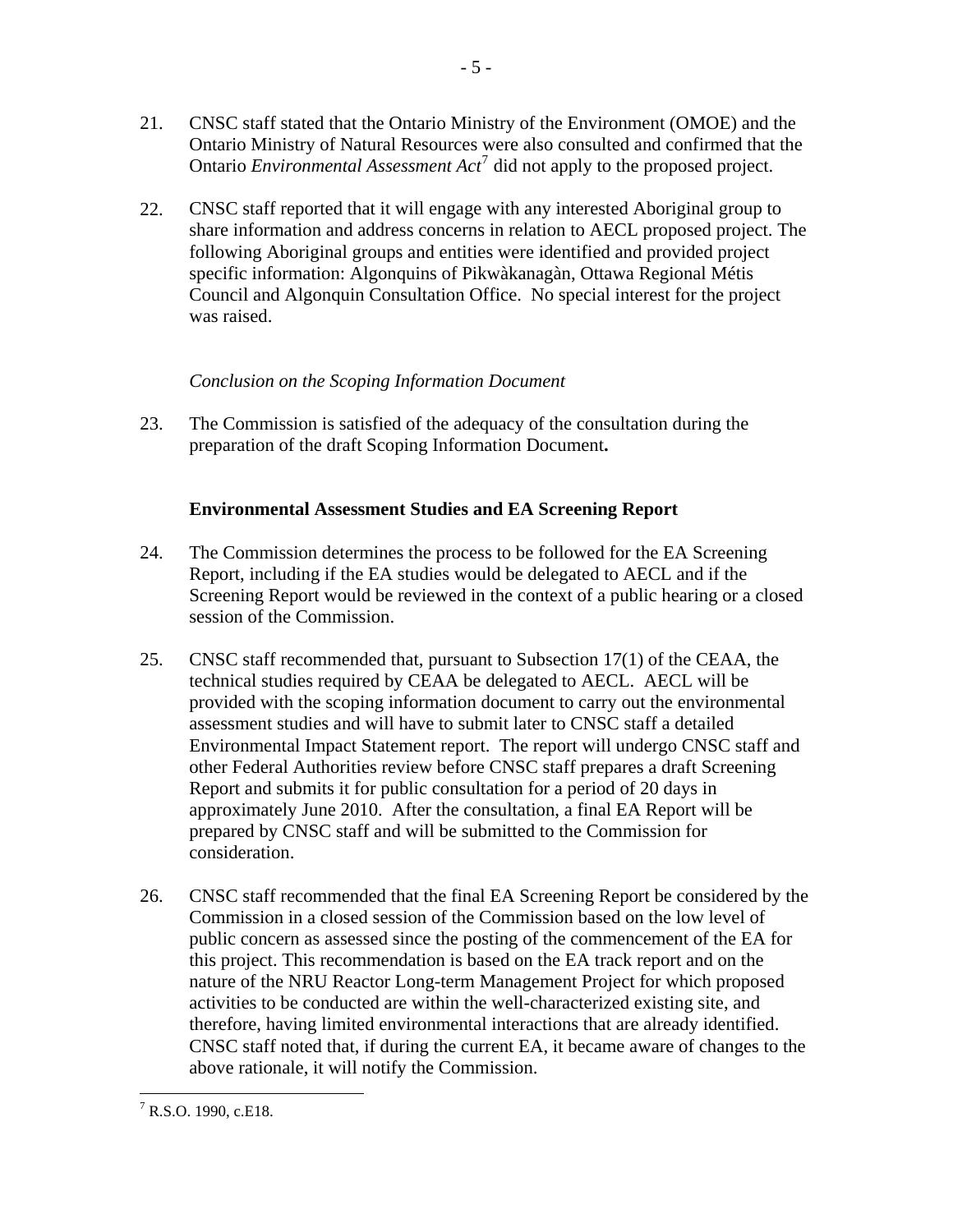<span id="page-8-0"></span>27. Based on CNSC staff's recommendation, the Commission decides to delegate the EA Screening studies to AECL. The Commission also decides that the EA Screening Report for this project be reviewed in the context of a closed session, unless circumstances or findings warrant the matter being considered at a public hearing of the Commission.

## **Scope of the Project**

- 28. The scope of the project is outlined in section 2.1 of the Scoping Information Document. The physical works for this proposal are the NRU Reactor Building, the Molybdenum Production Facility, the waste management infrastructure, the proposed Light Water Detriation Facility (LWDF) and the proposed Fissile Waste Storage System (FWSS).
- 29. CNSC staff noted that preliminary decommissioning plans for the FWSS, the LWDF and all other structures will be included in the assessment and that the existing plan for AECL's NRU Reactor Building will further be revised to include proposed modifications to the facility to ensure that it is adequate and updated if necessary.
- 30. CNSC staff included in the draft Scoping Information Document a list of associated operations and activities that are within the scope of the proposed project, including site preparation and construction activities for the NRU Reactor Building, the Molybdenum Production Facility, the Light Water Detriation Facility (LWDF) and the Fissile Waste Storage System (FWSS). These activities also include operation of the FWSS and the LWDF.
- 31. CNSC staff concurred with AECL's project description and with the types of effect generated by the project.
- 32. Based on the information received, the Commission accepts CNSC staff's recommendations concerning the *scope of the project* and approves the definition of the project scope as set out in Section 2.1 of the draft EA Scoping Information Document.

#### **Scope of the Assessment (scope of the factors)**

33. The mandatory factors in subsection 16(1) of the CEAA are: the environmental effects of the project, including the environmental effects of malfunctions or accidents that may occur in connection with the project and any cumulative environmental effects that are likely to result from the project in combination with other projects or activities that have been or will be carried out; the significance of these effects; the comments from the public that are received in accordance with the CEAA and its regulations; and measures that are technically and economically feasible and that would mitigate any significant adverse environmental effects of the project.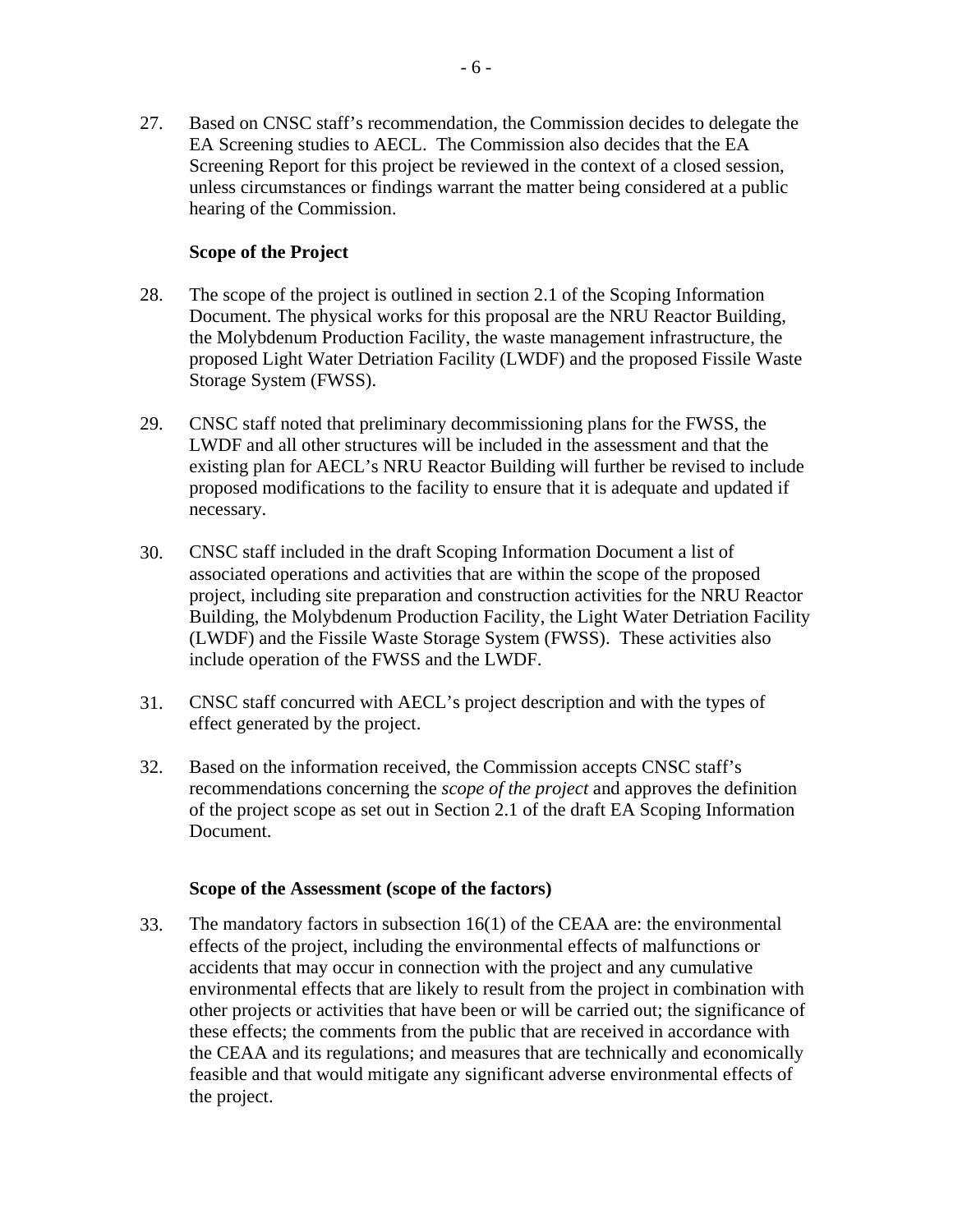<span id="page-9-0"></span>34. As allowed by paragraph  $16(1)(e)$  of the CEAA, CNSC staff recommended that the CNSC also requires consideration of the purpose of the project as well as the need for a preliminary design and implementation plan for a follow-up program with respect to the project.

#### *Conclusion on the Scope of the Assessment*

35. Based on the above information reported by CNSC staff, the Commission concludes that the *scope of the assessment*, as described in section 3.0 of the draft Scoping Information Document, is appropriate for the purpose of the environmental assessment of the proposed project.

## **EA Structure and Approach**

- 36. CNSC staff included in the Scoping Information Document an extensive structure for the Screening Report. CNSC staff also stated that the Screening Report will present a conclusion as to whether the project is likely to cause significant adverse environmental effects, taking into account the appropriate mitigation measures. CNSC staff will make recommendations to the Commission related to the project when the EA report will be available, consistent with section 20 of the CEAA.
- 37. Based on the CNSC staff recommendation, the Commission is satisfied with the structure, approach, and other instructions for conducting the EA, as described in the Scoping Information Document attached to CMD 09-H117.

#### **Public Concern on the Project**

38. No specific concerns from the public were raised by the proposed project since its commencement was advertized on CNSC and CEAA Web sites on April 16, 2009.

#### **Conclusion**

- 39. The Commission has considered the submissions of CNSC staff as presented for reference on the record for the hearing.
- 40. The Commission, pursuant to sections 15 and 16 of the CEAA, approves the *Proposed Scoping Information Document for the Proposal by Atomic Energy of Canada Limited for the National Research Universal Reactor Long-Term Management Project at Chalk River Laboratories, Ontario]Ontario* presented in CMD 09-H117.
- 41. The Commission also concludes that, at this time, it will not refer the project to the federal Minister of the Environment for referral to a mediator or review panel in accordance with the provisions of the CEAA.